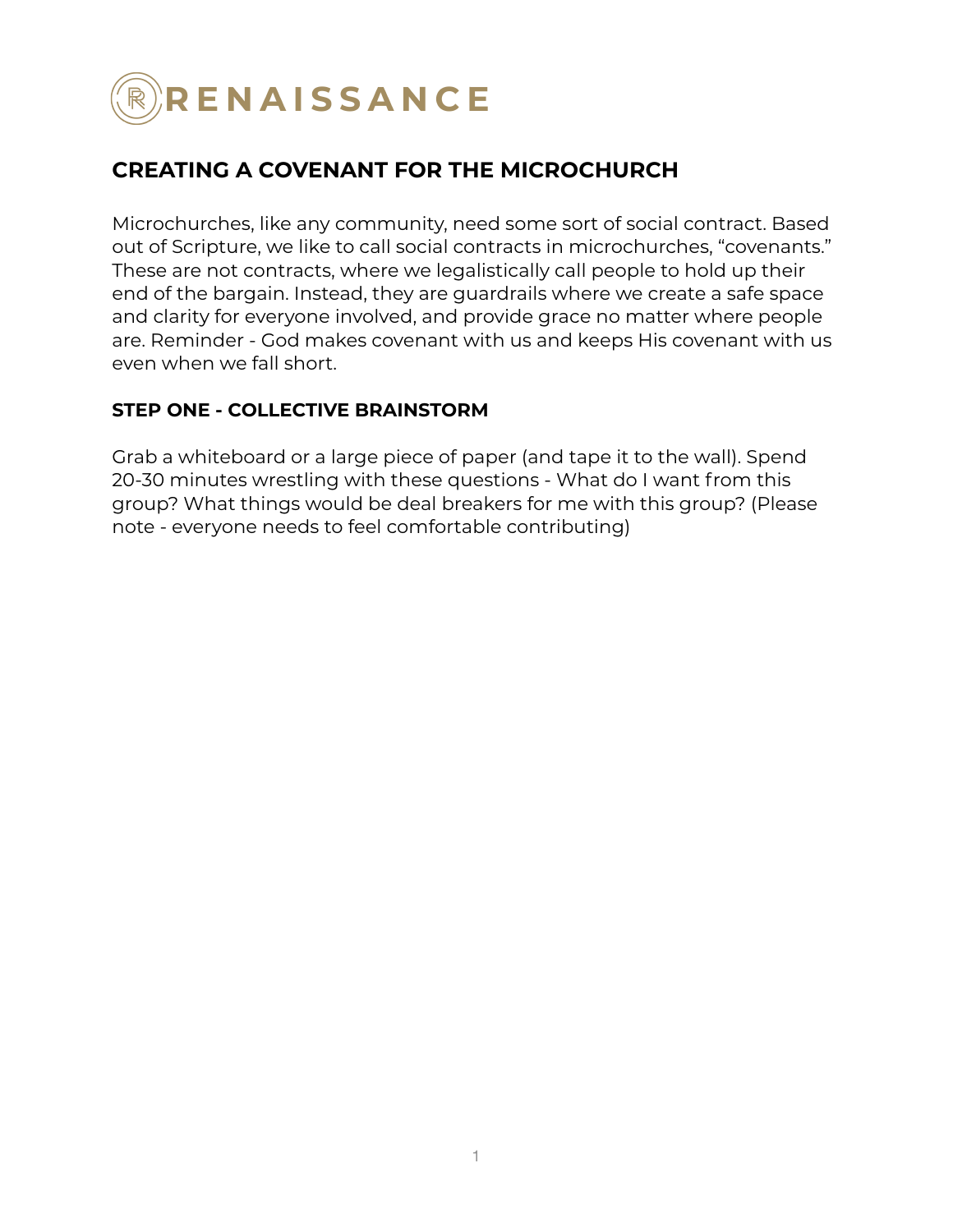#### **STEP TWO - EVALUATE**

Spend some time looking back at what has been stated. First, ask, "what gives you fear and what gives you reassurance?"

Second, use the *O.S.V.C. tool*, and make sure all are thought through.

1. *Oriented* - is there a clear orientation for the group? Is there clarity or will it be easy for people to feel lost?

2. *Safety* - is then language and values being stated providing safety (physically, spiritually, emotionally, socially or psychologically)? Will the safety allow for people to feel bravery in their faith?

3. *Valued* - will our stated principles help everyone feel valued?

4. *Challenged* (based out of the first three) - will our stated principles and values create a space that feels challenged to take steps toward Jesus, others, and mission?

Based on your answers - does anything need to be reevaluated?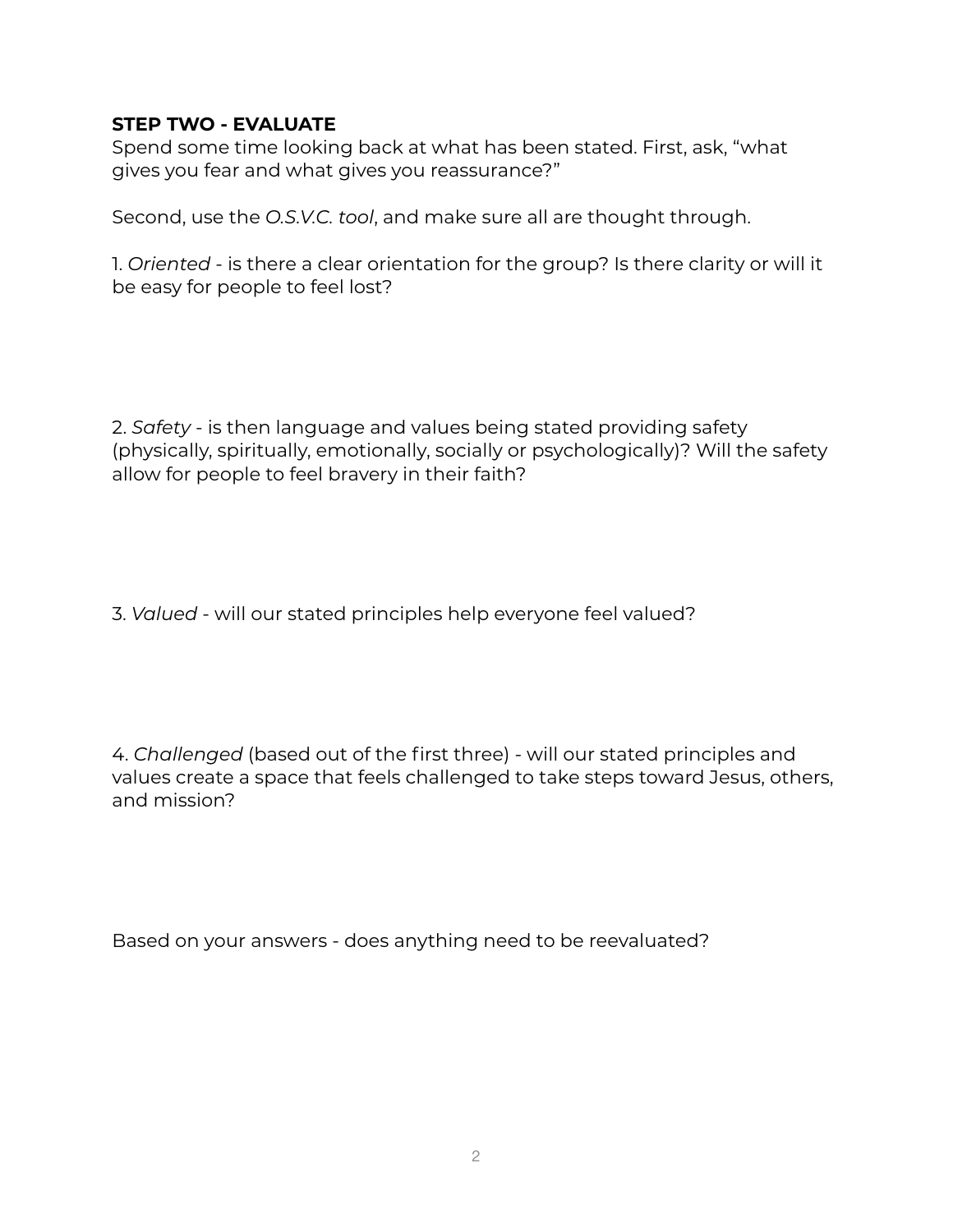## **STEP THREE - SIMPLIFY AND TYPE OUT**

Take some time to boil answers down into some buckets (10-12 max). Are there some themes that emerge? How can you provide some simplicity to the language that was used?

Take some time to forge a shared document for the group. Allow everyone to give feedback.